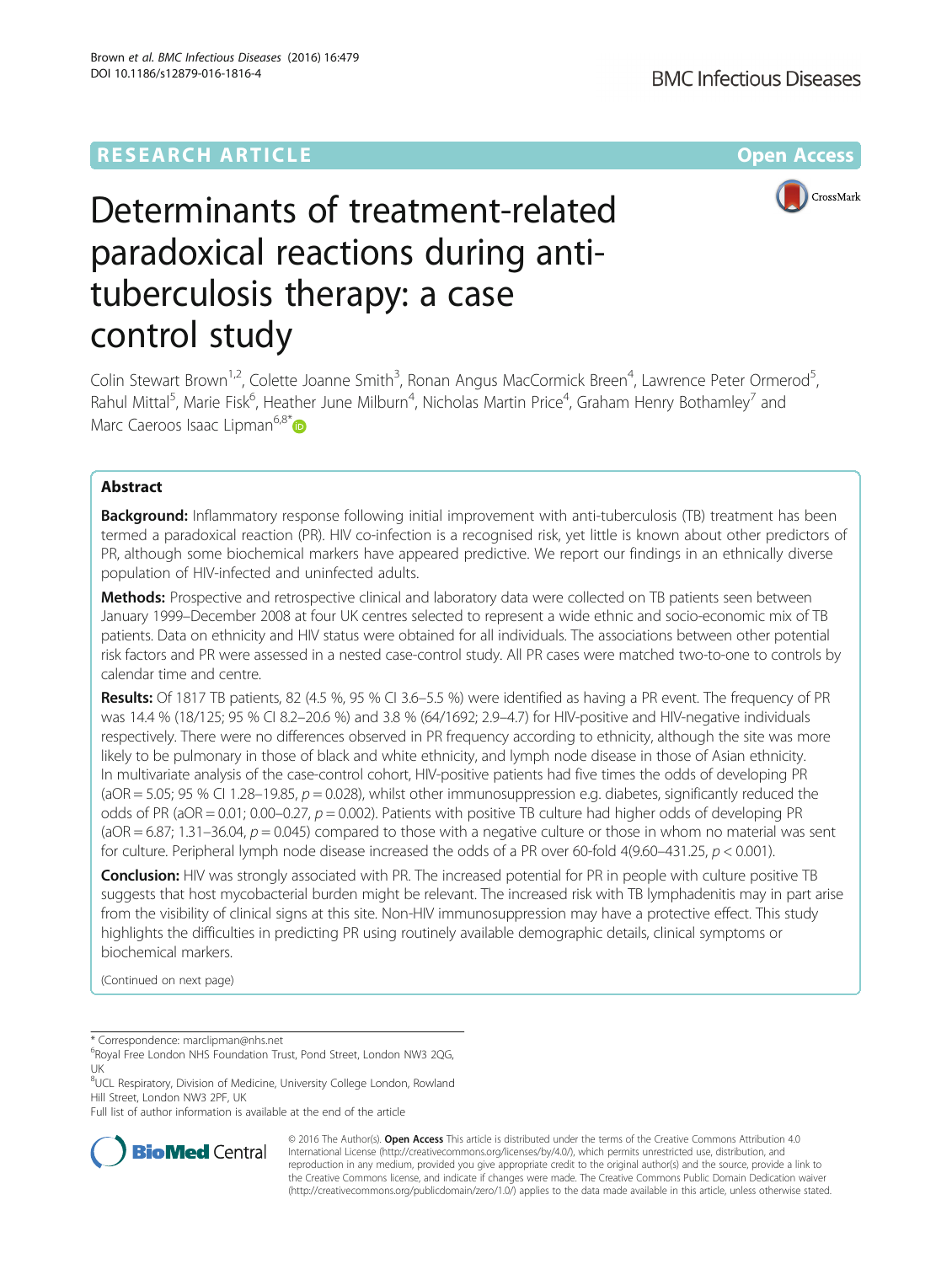#### (Continued from previous page)

Keywords: Tuberculosis, Treatment, Paradoxical reactions, HIV, IRIS, Predictors, Determinants, Ethnicity

Abbreviations: AFB, Acid Fast Bacilli; ART, Anti-retroviral therapy; CRP, C-reactive protein; ESR, Erythrocyte sedimentation rate; HIV, Human immunodeficiency virus; IQR, Inter-quartile range; IRIS, Immune Reconstitution Inflammatory Syndrome; MTB, Mycobacterium tuberculosis; NAAT, Nucleic Acid Amplification Technique; PR, Paradoxical reaction; TB, Tuberculosis

## Background

Inflammatory response associated with treatment for tuberculosis (TB) has been termed a paradoxical reaction. This is defined as a worsening of clinical or radiological findings following the initiation of appropriate antituberculosis treatment, in the absence of evidence of disease relapse or the presence of another diagnosis [\[1](#page-7-0)]. HIV co-infection is a well-recognised risk factor for this, usually when concomitant anti-retroviral therapy (ART) is started [[2\]](#page-7-0) and is termed the Immune Reconstitution Inflammatory Syndrome (IRIS). This is thought to occur when a functioning immune response returns by the action of ART and worsens TB symptoms during treatment [[3\]](#page-7-0), or where undiagnosed TB is 'unmasked' by ART [\[4](#page-7-0)]. TB itself is immunomodulatory, and initiation of TB treatment can also reverse immunedysregulation [[5](#page-7-0)].

In non-HIV positive people, the reported frequency of PR varies widely, but is lower than that seen in HIV positive people [[1, 3\]](#page-7-0). Further, there is some evidence that the immune response differs by ethnic group [\[6](#page-7-0)]. Some have considered that PR may occur as a result of pre-existing allergies to medication [\[7\]](#page-7-0). Despite advances in our understanding of the immunological profile of patients who develop IRIS, such as recognition of the role of tumour necrosis factor α (TNF- α) and interleukin-6 [[8\]](#page-7-0) and other CD4 T-cell activation inflammatory cytokines and chemokines [[9\]](#page-8-0), and apart from introduction of ART in HIV-positive individuals, little is known regarding simple to measure baseline predictive factors for PR during anti-tuberculosis therapy [[10\]](#page-8-0). There have been several, small case series from East Asia that have identified risk factors for developing PR. One Taiwanese study of 16 PR cases showed that decreased serum haemoglobin, albumin level, and lymphocyte count were associated with increased risk of pulmonary TB PR compared to over 600 patients who did not develop PR, although in multivariate analysis the differences just reached statistical significance at 5 % [[11\]](#page-8-0). Another study of 16 individuals from Hong Kong found that lower lymphocyte counts at baseline and extrapulmonary disease were identified risk factors compared to 53 patients who did not develop PR [[12](#page-8-0)]. For pleural TB, younger age, high serum albumin level, low proportion of lymphocytes and high proportion of polymorphonuclear cells in pleural fluid was found in 32 patients in South Korea [[13\]](#page-8-0). In another Korean study, 72 patients with pleural TB developed PR, with increased eosinophil count and protein levels in baseline pleural fluid identified as risk factors [[14](#page-8-0)]. Earlier analysis from our group suggested that culture-positive TB predicted PR [\[15](#page-8-0)].

To investigate further associations, we conducted a multi-site UK study to determine the relationship between baseline presenting factors, ethnicity and reported PR frequency. Unlike previous studies, here we present patients with a wide range of ethnicities, and explore the impact of the site of active TB disease on PR, and the effect of HIV and the use of ART compared to other possible causes of PR.

## **Methods**

#### Study design

Cohort study and nested case control study.

#### Setting

Four UK centres who were a collaborative group of TB partners with a wide mix of ethnicities across their patient populations. Anonymised demographic and clinical data were collated from the Homerton (HH), Royal Free (RFH), and Guy's and St Thomas' Hospitals (STH) in London, and Royal Blackburn Hospital (RBH), Blackburn.

#### **Participants**

The cohort comprised all patients with a diagnosis of TB (culture-positive, or culture-negative with a response to TB treatment and no other possible diagnosis) recorded between January 2002 and December 2008 for RFH and HH, January 1999 and December 2008 (Blackburn) and mid-2006 and 2008 (STH, for all patients with electronic notes available). All data were retrospectively collated except for RFH, where half was prospectively collected as part of a study into PR. Baseline data for HIV status and collated ethnicities were recorded for all subjects based on United Kingdom Government's Office for National Statistics definitions [\[16](#page-8-0)]. For example, this grouping includes Black-British, Black-African and Black-Caribbean. PR was diagnosed using the clinical definition detailed above and defined by Breen et al [[1\]](#page-7-0). Possible PR cases were then confirmed by the site specific leads and the principal author on review of patient notes. Two site leads maintained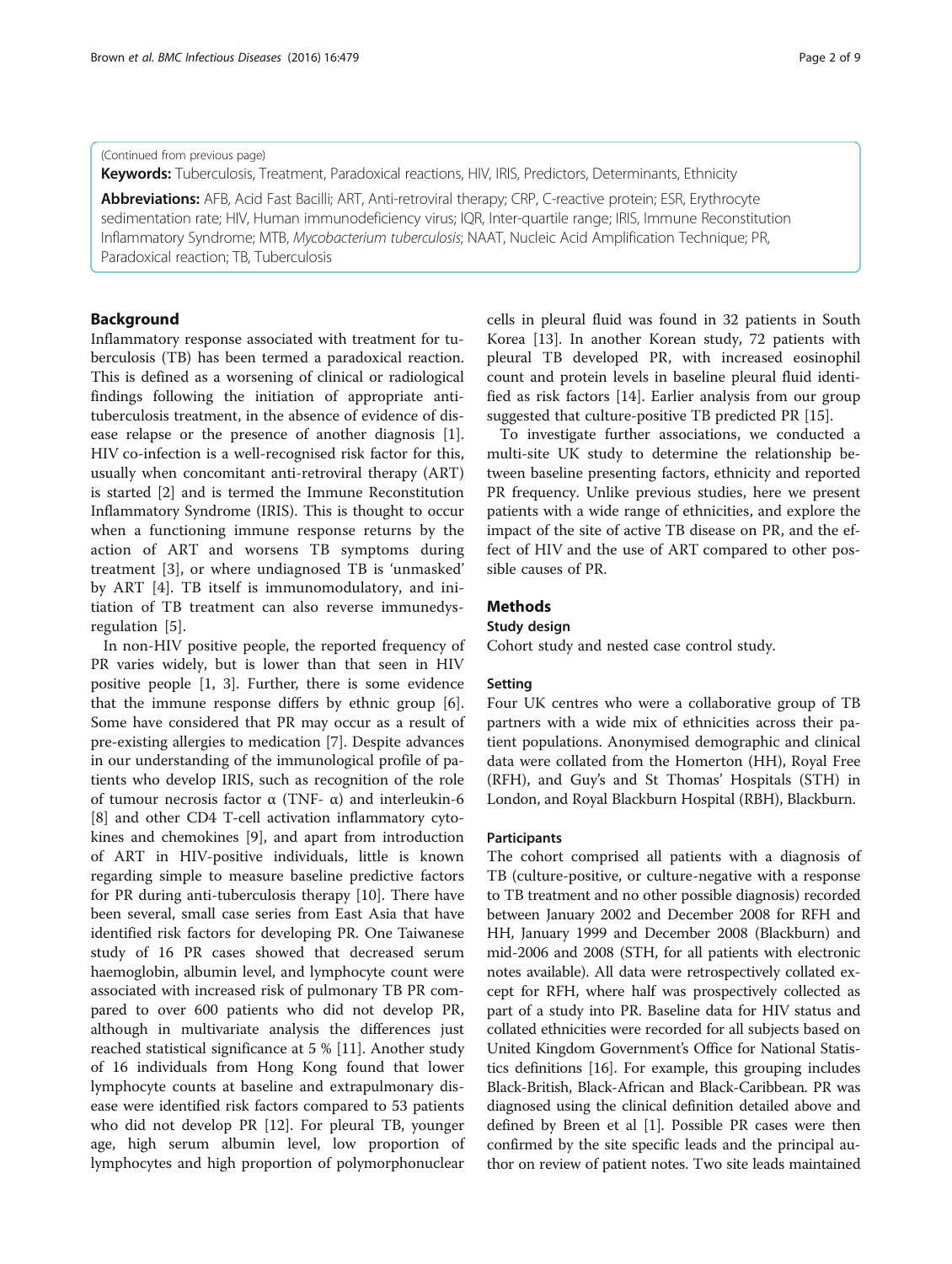a prospective register of all consecutive TB cases (HH and RBH), including those who has been identified as having a PR event. Two sites reviewed all case notes for evidence of PR (RFH and STH). Patients were followed up for the duration of treatment and reviewed according to local policy, normally one clinic visit after treatment cessation.

Those who defaulted follow-up or were found to have another diagnosis were not included in the final assessment. Sequential registration of patients was two to one matched to cases to assess risk factors for PR development, with those who definitely did not have any worsening of symptoms matched to those with a recorded PR. If there were any doubt regarding allocation or uncertainty of symptoms for controls then the subsequent registration was used to ensure that only definitive cases and controls were included in analysis. Figure 1 displays the participant groups.

## Variables

Recorded information included basic demographic details; medical, drug, and allergy history; symptoms at TB diagnosis; physical examination; pre-treatment biochemical, haematological and inflammatory markers; radiographic and histological tests; TB diagnostic tests; and symptoms and evidence of PR.

#### Statistical methods

The overall incidence of PR at the four participating centres was calculated, with corresponding 95 %

confidence interval (CI). The incidence of PR according to HIV status and ethnic group was also calculated, and compared using a chi-squared test. Finally, the site of disease was summarised according to ethnicity to gain a descriptive understanding of any potential differences.

In the nested case-control study, potential factors associated with PR were examined. Parameters were chosen in advance of analysis: these were demographic factors (age, sex, and ethnicity); immunosuppression (HIV, non-HIV immunosuppression, and the potential immune-modulatory lifestyle factors tobacco and alcohol use); baseline TB disease site, symptoms & microbiology; and baseline blood parameters (total white cell count, lymphocyte count, haemoglobin; albumin and alkaline phosphatase; C-reactive protein and erythrocyte sedimentation rate; lactose dehydrogenase and vitamin D levels).

Analyses were performed using conditional logistic regression to account for matching by calendar time and centre. In order to arrive at a parsimonious model, those potential factors with  $p \le 0.1$  in univariate analyses were included in the multivariate model, along with a priori assumptions that were brought forward for inclusion (age and sex as routine, and HIV status and TB culture result from our previous findings). No formal adjustments for multiple comparisons were made. Missing data were accounted for with categorical variables, although missing baseline blood tests were not imputed, and analysis limited to those with a blood test available. STROBE guidelines were adhered to for reporting [[17\]](#page-8-0).

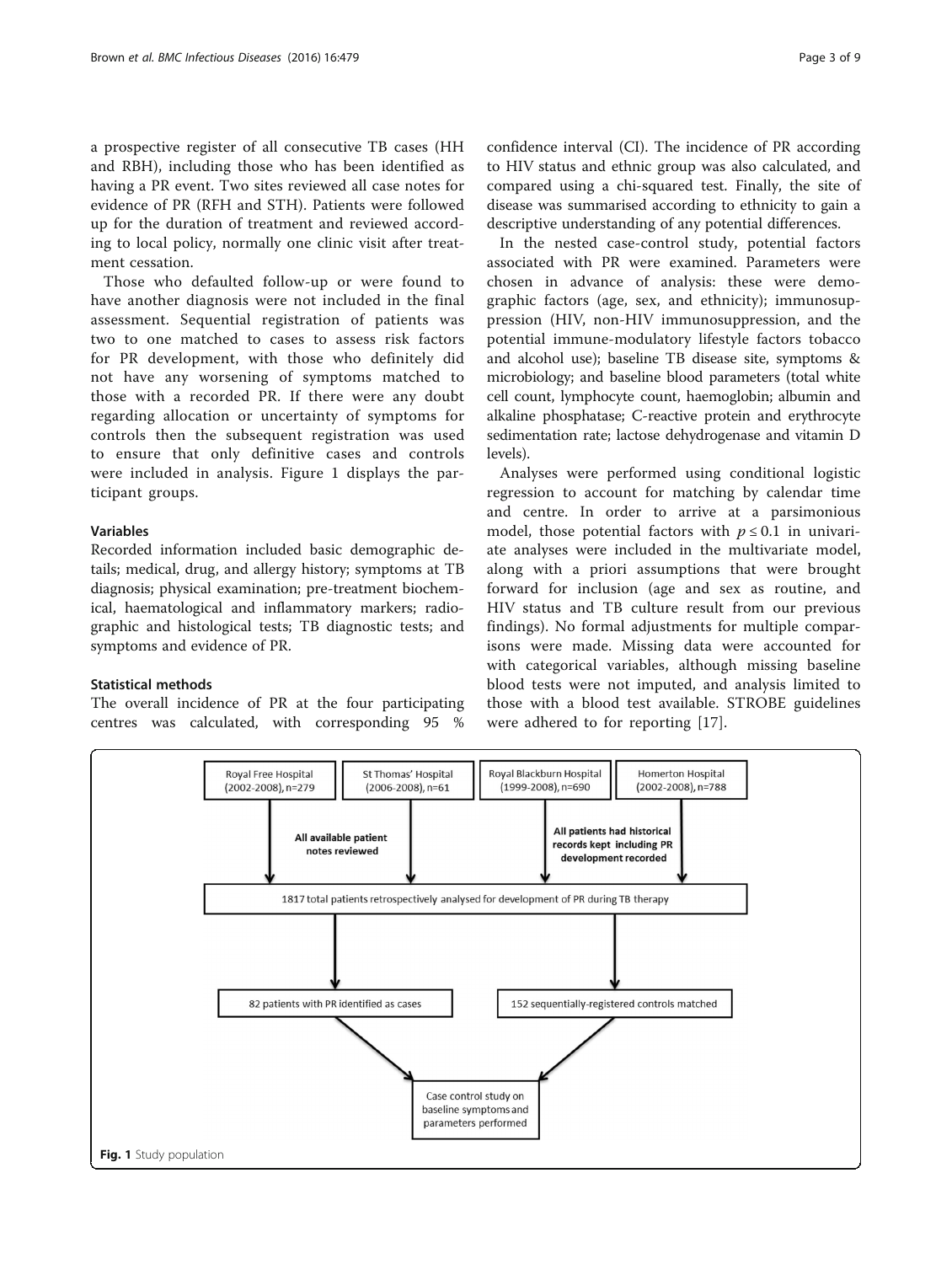#### Results

#### Total patient group

Of 1817 patients treated for TB for whom records were reviewed, 82 (4.5 %, 95 % CI 3.6–5.5 %) subjects with PR were identified. Fifty-five percent of PR cases were female, with a median age of 32 years (IQR 26–41). Twenty-two percent of people with PRs were HIV coinfected (compared to an overall prevalence of 6.9 % of the total 1817 patients). The frequency of PR in the HIV positive group was 14.4 % (95 % CI 8.2–20.6 %) compared to 3.8 % (95 % CI 2.9–4.7) in the HIV negative or untested group ( $p < 0.001$ ).

Table 1 shows the proportion of PR within different racial groups, disaggregated by HIV status. There was no difference in frequency of PR among the different ethnicities in either the HIV positive or HIV negative or unknown groups ( $p = 0.73$  and  $p = 0.15$ ). Information on the proportion of patients tested for HIV was available for HH (where testing was performed in 100 % of cases), RFH (testing in 95 %) and STH (92 % cases). At RBH, this was not routinely performed however all patients from injecting drug users or sub-Saharan Africa were tested.

Amongst the 82 individuals who experienced PR, the site of disease varied by ethnic group (Table [2\)](#page-4-0). Extrapulmonary lymph node involvement was found to be significantly more common among South Asians than Blacks adjusted for other ethnicities ( $p = < 0.001$ ). Those of Black ethnicity conversely exhibited more pulmonary involvement than people of South Asian and White ethnicity ( $p = 0.045$ ). There was a higher prevalence of systemic symptoms such as fever and sweating amongst those of black and white, compared to South and East Asian ethnicity (40 and 50 % versus 2 and 17 % respectively;  $p = 0.004$ ). HIV co-infection was more common in these PR populations (47 % in the Black PR population and 38 % in the White, none in other groups), though HIV status was not measured in 18 (22 %) of cases. Of note, within the HIV negative population, there was no greater prevalence of baseline systemic symptoms across ethnicities compared to the HIV positive population

 $(p = 0.485)$ . Where timing of ART initiation was recorded in HIV positive patients, ART was started prior to or at the time of PR development in 10 cases (56 %) and following TB treatment in 5 cases (28 %). 3 HIV positive patients were not recorded as receiving ART (17 %).

The majority of PR occurred at the presenting site of TB disease (81; 88 %), with 91 % (84) having an exacerbation of pre-diagnosis symptoms. The median time of onset of PR was at week 4.5 (IQR 3–11, maximum of 150 weeks in one patient who represented after treatment completion). The median duration of PR was 4 weeks (range 1–46 weeks). Forty-five percent (41) received treatment with steroids.

## Case control analysis

In total 152 controls were selected for the 82 cases; 12 cases could only be matched to one control, and 70 cases were matched to two controls. Table [3](#page-5-0) provides information on selected demographics, baseline inflammatory markers, allergies reported to medication, TB smear and culture, and presenting symptoms in the PR and non-PR groups. There were no observed differences in age or sex between cases or controls. Pulmonary disease was more common as the presenting site of initial disease in controls (63 % versus 38 %), and peripheral lymph nodes more frequent in PRs (42 % versus 3 %;  $p < 0.001$ ). There were somewhat more HIV-positive individuals in the PR group (22 % versus 16 %;  $p = 0.41$ ).

A positive mycobacterial culture and Nucleic Acid Amplification Technique (NAAT), lack of tobacco and alcohol use, a raised baseline ESR, the absence of non-HIV immunosuppression (defined here as diabetes mellitus, cancer, chronic renal failure or pregnancy), and presence of initial site of disease at extrathoracic lymph nodes were associated with development of PR in univariate analysis. In multivariate analysis (Table [4](#page-7-0)), presence of baseline LN disease, TB culture positivity, HIV positive status, and presence of non-HIV immunosuppression were all associated with the development of PR at a 5 % level of significance.

Table 1 Ethnicity, HIV status and PR

| Ethnicity    | Total<br>number | Number HIV   |                      | Paradoxical reaction number (%; 95 % confidence intervals) |                      |  |  |
|--------------|-----------------|--------------|----------------------|------------------------------------------------------------|----------------------|--|--|
|              |                 | positive (%) | Total population     | HIV positive                                               | HIV negative/unknown |  |  |
| <b>Black</b> | 555             | 96 (17.3)    | $32(5.8; 3.7 - 7.5)$ | 15 (15.6;8.4-22.9)                                         | $17(3.7; 2.0 - 5.4)$ |  |  |
| East Asian   | 98              | 5(5.1)       | $6(5.1; 1.4-10.9)$   |                                                            | $6(6.5; 1.5-11.4)$   |  |  |
| Mixed Race   | 11              |              | 0                    |                                                            |                      |  |  |
| Other        | 50              | 4(13.3)      | $3(6.3; 0-12.6)$     |                                                            | $3(6.5; 0.0-13.7)$   |  |  |
| South Asian  | 786             | 2(2.5)       | $33(5.7; 2.8 - 5.6)$ |                                                            | $33(4.2; 2.6 - 5.6)$ |  |  |
| White        | 317             | 18(5.7)      | $8(5.1; 0.8-4.3)$    | $3(16.7; 0-33.9)$                                          | $5(1.7; 0.2 - 3.1)$  |  |  |
| Total        | 1817            | 125(6.9)     | $82(4.5; 3.6 - 5.6)$ | 18 (14.4; 8.2-20.6)                                        | 64 (3.8; 2.9–4.7)    |  |  |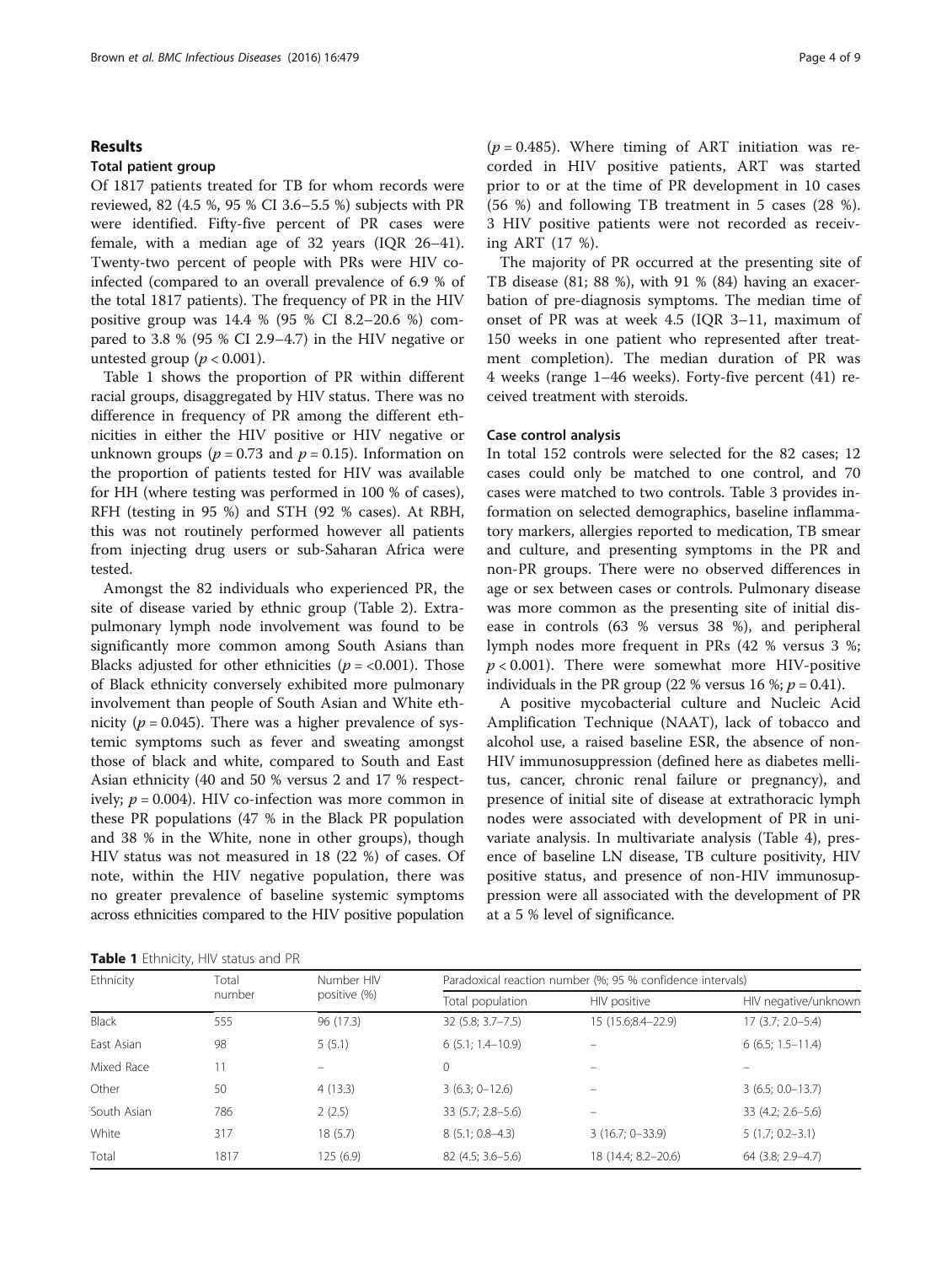| Site of PR <sup>a</sup>        | Number of patients by ethnicity (percentage of total ethnic group with PR) |            |            |             |           |  |
|--------------------------------|----------------------------------------------------------------------------|------------|------------|-------------|-----------|--|
|                                | <b>Black</b>                                                               | East Asian | Other      | South Asian | White     |  |
| Total                          | 32 (100 %)                                                                 | 6 (100 %)  | $3(100\%)$ | 33 (100 %)  | 8 (100 %) |  |
| Chest <sup>b</sup>             | 15 (47 %)                                                                  | 1(17%)     |            | 6 (18 %)    | $(13\%)$  |  |
| Systemic Symptoms <sup>c</sup> | 13 (40 %)                                                                  | 1(17%)     |            | 2(6%)       | 4 (50 %)  |  |
| Abdominal                      | 6(19%)                                                                     |            |            |             | (13%)     |  |
| <b>Brain</b>                   | $2(6\%)$                                                                   |            | -          | -           |           |  |
| Peripheral lymph nodes         | 8(25%)                                                                     | 4 (67 %)   | $3(100\%)$ | 25 (76 %)   | 4 (50 %)  |  |
| Other                          | $2(6\%)$                                                                   | 1(17%)     | 1(33%)     | 1(3%)       | 3(38%)    |  |

#### <span id="page-4-0"></span>Table 2 Site of PR by ethnicity

<sup>a</sup>PR may occur at more than one site for each patient, so percentages do not sum to 100 %

<sup>b</sup>Pulmonary, pleural, and mediastinal lymph nodes

<sup>c</sup>Systemic symptoms are persistent fever and persistent night sweats

The association with HIV was confirmed in multivariate analysis, where the odds ratio of developing PR were 5.05 (95 % CI 1.28–19.85,  $p = 0.028$ ) compared to those without known HIV infection.

Lymph node disease was associated with a 64.33-fold increased odds of having a PR event (95 % CI 9.60– 431.25,  $p < 0.001$ ). A positive TB culture increased the odds of developing PR 6.87 times (95 % CI 1.31–36.04,  $p = 0.045$ ). Though NAAT showed an association, the greatest percentage difference in the non-PR and PR groups was in those who did not have a test performed. Finally, non-HIV immunosuppression reduced the risk of PR significantly (aOR 0.01; 95 % CI 0.00–0.27,  $p = 0.002$ ).

Baseline ESR could not be fitted within the multivariate model due to the limited numbers of people in whom this was measured ( $n = 48$  in cases,  $n = 91$  in controls, only 97 of which were able to be used in matched case control analysis; see Table [3\)](#page-5-0). Sensitivity analysis dividing ESR into either three or four categories confirmed increasing odds of PR with increasing ESR, but again this could not be fitted into multivariate analysis due to small numbers. ESR is often moderately elevated in HIV infection [[18](#page-8-0)]. In univariate analysis a 1-log increase in ESR was associated with a 4.43 increased odds of developing PR (95 % CI 1.30–15.1); this association remained in sensitivity analysis when adjusted for HIV status (aOR 4.78; 1.29–17.72,  $p = 0.019$ ).

## **Discussion**

Within our total population, we find that HIV is strongly associated with development of PR, mainly in the context of ART initiation within the case control cohort (55 % started ART before or at time of PR development). The observed frequency of 14.4 % within the HIV positive group is similar to that of 15.7 % reported in a meta-analysis of 3500 HIV co-infected patients [\[19](#page-8-0)]. In the HIV negative or unknown group our observed frequency of 3.8 % is also in line with published

observations (ranging from 2 % in all patients to 25 % in extra-pulmonary tuberculosis) [[1, 2](#page-7-0), [20](#page-8-0)]. The long length of time to PR onset that can occur (up to a maximum of 150 weeks in our cohort) has been previously recognised [\[21](#page-8-0)], and our observed median time to onset is similar to other general studies [\[1](#page-7-0)], though shorter than those looking solely at extrapulmonary PR [[20\]](#page-8-0).

We observed an association between the location of the PR site and ethnicity, although the overall rate of PR did not differ between ethnic groups. This likely arises because baseline disease site (which does appear to have a racial origin) heavily influences the site of PR: our Black and White study populations had more pulmonary disease compared to those of South Asian ethnicity, in whom lymphadenitis predominates. This is in keeping with other reports [\[22](#page-8-0)].

Our findings suggest that peripheral lymph node disease greatly predisposes to PR; despite large confidence intervals, the increased risk is pronounced, in the magnitude of sixty-fold increased odds in multivariate analysis. This has been previously documented as a likely site of IRIS. In the third British Thoracic Society lymph node study, carried out in a predominantly South Asian cohort between 1987–89 i.e. largely without HIV co-infection, new lymphadenopathy was reported in 16 % in the first three months of treatment [\[23](#page-8-0)], and new nodes or sinuses in 7–12 % after treatment completion [\[24](#page-8-0)]. We cannot exclude ascertainment bias as a possible cause of this; and PR at other less easily-identifiable locations might be under-reported in the absence of systemic symptoms justifying further investigations. This potential confounding supports the need for an international consensus to ensure that all potential paradoxical reactions are appropriately identified and recorded to improve epidemiology and surveillance [\[25\]](#page-8-0).

As reported with TB meningitis IRIS in South Africa [[26\]](#page-8-0) and disseminated TB in a Malaysian HIV cohort [[27\]](#page-8-0), the increased potential for PR in people with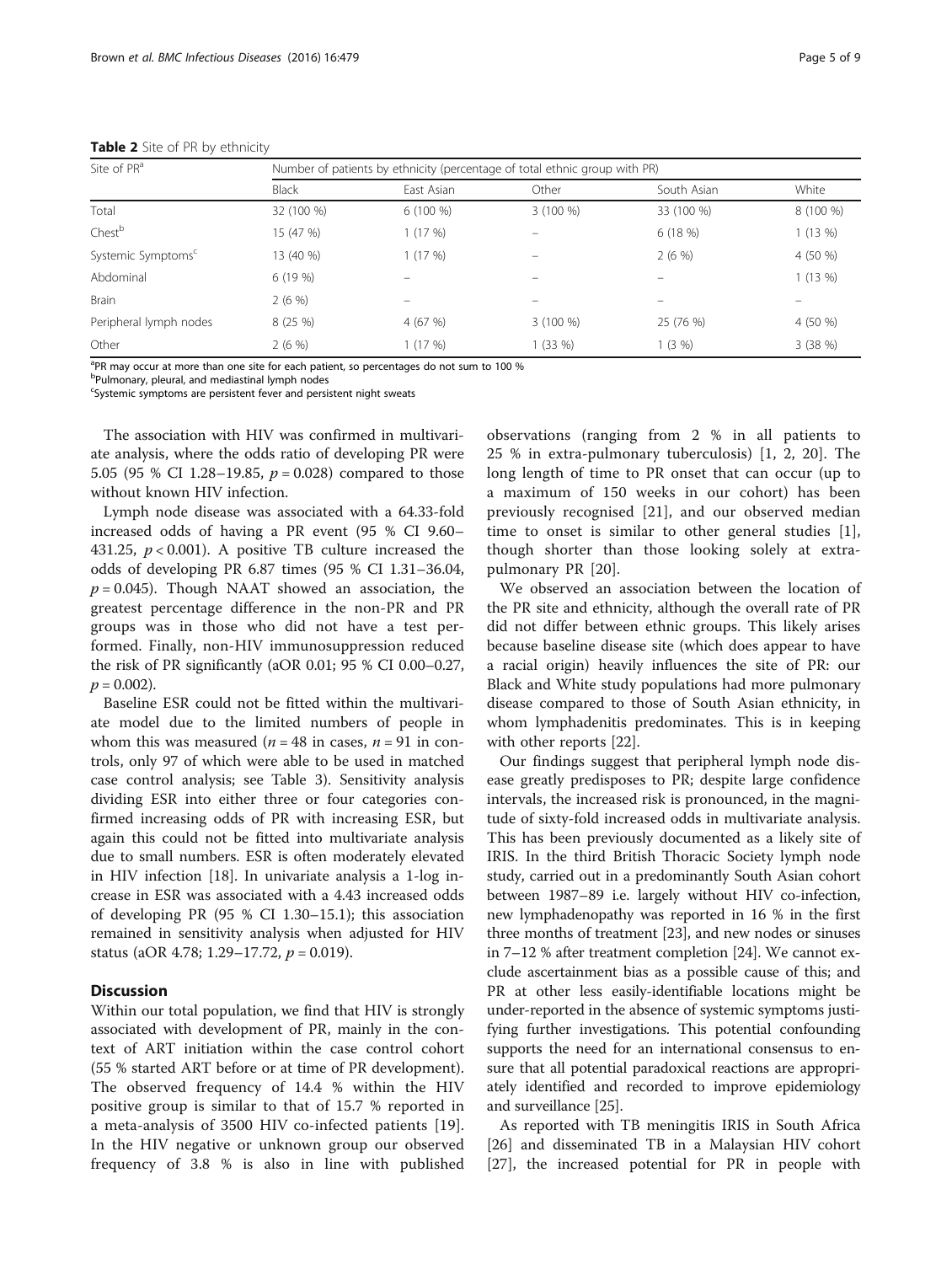## <span id="page-5-0"></span>Table 3 Univariate analysis of baseline variables at TB diagnosis in case control cohort

| Variable ( $N = 234$ total unless otherwise stated)      |                        | $PR$ (%) ( $N = 82$ ) | Matched control without PR ( $N = 152$ ) | $P$ value                |
|----------------------------------------------------------|------------------------|-----------------------|------------------------------------------|--------------------------|
| Demographics <sup>a</sup>                                |                        |                       |                                          |                          |
| Age (Mean)                                               |                        | 33.7                  | 37.0                                     | 0.162                    |
| Sex (%)                                                  | Male                   | 72 (45 %)             | 72 (47 %)                                |                          |
|                                                          | Female                 | 45 (55 %)             | 80 (53 %)                                | 0.770                    |
| Ethnicity (%)                                            | White                  | 8 (10 %)              | 26 (17 %)                                |                          |
|                                                          | Black                  | 32 (39 %)             | 65 (43 %)                                |                          |
|                                                          | East Asian             | 6 (7 %)               | 9(6%)                                    |                          |
|                                                          | South Asian            | 33 (40 %)             | 46 (30 %)                                |                          |
|                                                          | Other                  | 3(4%)                 | 6 (4 %)                                  | 0.663                    |
| Baseline TB disease site, symptoms & microbiology        |                        |                       |                                          |                          |
| Site (%)                                                 | Chest <sup>b</sup>     | 29 (35 %)             | 96 (63 %)                                |                          |
|                                                          | Abdominal              | $2(2\%)$              | 4 (3 %)                                  |                          |
|                                                          | Brain                  | 2(2%)                 | 5 (3 %)                                  |                          |
|                                                          | Peripheral lymph nodes | 34 (41 %)             | 4 (3 %)                                  |                          |
|                                                          | Other or mixed sites   | 15 (18 %)             | 43 (28 %)                                | < 0.001                  |
| Systemic Symptoms (%) <sup>c</sup> (with weight loss)    | Yes                    | 23 (28 %)             | 45 (30 %)                                |                          |
|                                                          | No                     | 54 (66 %)             | 101 (66 %)                               | $\overline{\phantom{0}}$ |
|                                                          | Not recorded           | 5(6%)                 | 6 (4 %)                                  | 0.901                    |
| Systemic Symptoms (%) <sup>c</sup> (without weight loss) | Yes                    | 27 (33 %)             | 64 (42 %)                                |                          |
|                                                          | No                     | 50 (61 %)             | 82 (54 %)                                | -                        |
|                                                          | Not recorded           | 5(6%)                 | 6 (4 %)                                  | 0.332                    |
| Acid Fast Bacilli (%)                                    | Negative               | 47 (57 %)             | 88 (58 %)                                |                          |
|                                                          | Positive               | 25 (30 %)             | 42 (28 %)                                |                          |
|                                                          | Not performed          | 10 (12 %)             | 22 (14 %)                                | 0.770                    |
| M. tuberculosis NAAT (%)                                 | Negative               | 8 (10 %)              | 9(6%)                                    |                          |
|                                                          | Positive               | 20 (24 %)             | 24 (16 %)                                |                          |
|                                                          | Not performed          | 54 (66 %)             | 119 (78 %)                               | 0.007                    |
| M. tuberculosis Culture (%)                              | Negative               | 13 (16 %)             | 37 (24 %)                                |                          |
|                                                          | Positive               | 62 (76 %)             | 104 (68 %)                               |                          |
|                                                          | Not performed          | 7 (9 %)               | 11 (7 %)                                 | 0.256                    |
| Immune system functioning                                |                        |                       |                                          |                          |
| HIV status (%)                                           | Negative               | 46 (56 %)             | 101 (66 %)                               |                          |
|                                                          | Positive               | 18 (22 %)             | 25 (16 %)                                |                          |
|                                                          | Not recorded           | 18 (22 %)             | 26 (17 %)                                | 0.413                    |
| Drug allergies (%)                                       | No.                    | 34 (41 %)             | 60 (39 %)                                |                          |
|                                                          | Yes                    | 2(2%)                 | 2(1%)                                    |                          |
|                                                          | Not recorded           | 46 (56 %)             | 90 (59 %)                                | 0.688                    |
| Immunosuppression (%) <sup>d</sup>                       | No                     | 80 (98 %)             | 130 (8^%)                                |                          |
|                                                          | Yes                    | 1(1%)                 | 17 (11 %)                                |                          |
|                                                          | Not recorded           | 1(1%)                 | 5(3%)                                    | 0.004                    |
| Potential immune-modulating lifestyle factors            |                        |                       |                                          |                          |
| Tobacco use (%)                                          | No                     | 60 (73 %)             | 97 (64 %)                                |                          |
|                                                          | Yes                    | 10 (12 %)             | 37 (24 %)                                |                          |
|                                                          | Not recorded           | 12 (15 %)             | 18 (12 %)                                | 0.101                    |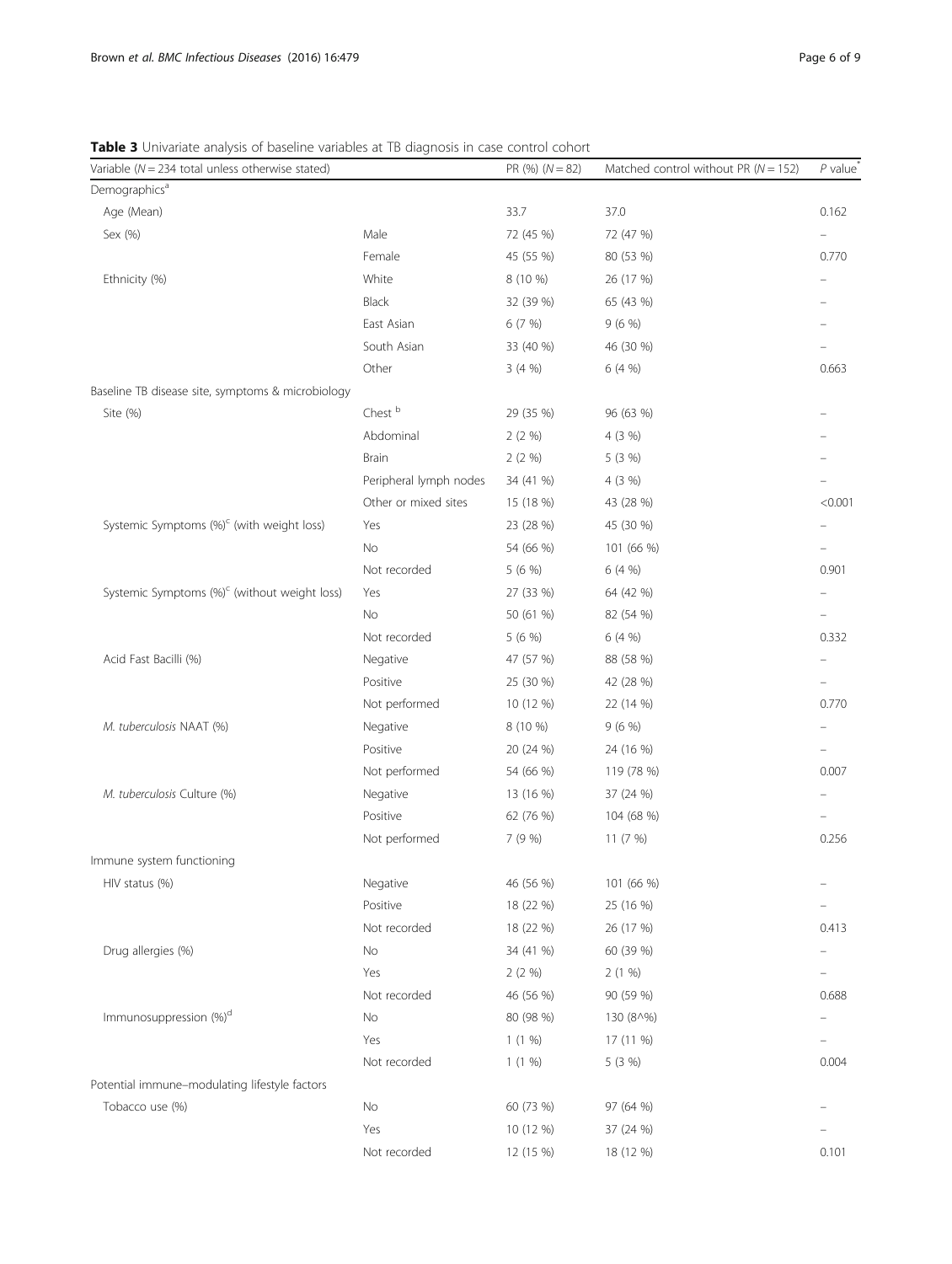| Alcohol use (%)                                                                                                | No.          | 59 (72 %)          | 85 (56 %)           |       |
|----------------------------------------------------------------------------------------------------------------|--------------|--------------------|---------------------|-------|
|                                                                                                                | Yes          | $8(10\%)$          | 34 (22 %)           |       |
|                                                                                                                | Not recorded | 15 (18 %)          | 33 (22 %)           | 0.007 |
| Geometric mean (range) baseline blood test results <sup>e</sup> (units, number of patients with variable data) |              |                    |                     |       |
| White blood cell count (cells/ $\mu$ L, $n = 229$ )                                                            |              | $7.2$ $(3.1-16.1)$ | $7.2$ (2.1–18.4)    | 0.953 |
| Lymphocyte Count (cells/ $\mu$ L, $n = 229$ )                                                                  |              | $1.6(0.4-4.2)$     | $1.6(0.3-6.5)$      | 0.855 |
| Haemoglobin (g/dL, $n = 230$ )                                                                                 |              | $11.7(7.7-16.0)$   | $12.0(7.1-17.3)$    | 0.285 |
| Albumin (g/dL, $n = 225$ )                                                                                     |              | $38(16 - 77)$      | $37(9 - 50)$        | 0.501 |
| Alkaline Phosphatase (U/L, $n = 225$ )                                                                         |              | 134 (44-823)       | 123 (14-1074)       | 0.627 |
| C-Reactive Protein (mg/L, $n = 203$ )                                                                          |              | $62(1-280)$        | $65(1-396)$         | 0.939 |
| Erythrocyte Sedimentation Rate (mm/h, $n = 139$ )                                                              |              | $56(6-132)$        | $46(2 - 129)$       | 0.017 |
| Vitamin D Levels (ng/mL, $n = 85$ )                                                                            |              | 27.1 (8.6-79.4)    | $30.9(6.3 - 168.0)$ | 0.764 |
| Lactate Dehydrogenase (U/L, n = 99)                                                                            |              | 499 (294-1156)     | 523 (246-2127)      | 0.699 |
|                                                                                                                |              |                    |                     |       |

Table 3 Univariate analysis of baseline variables at TB diagnosis in case control cohort (Continued)

 $*$  P values calculated using Wald tests in conditional logistic regression

<sup>a</sup>Demographic information available for all patients

<sup>b</sup>Pulmonary, pleural, and mediastinal lymph nodes

<sup>c</sup>Systemic symptoms are persistent fever and persistent night sweats

<sup>d</sup>Non-HIV immunosuppressive state such as diabetes mellitus, cancer, chronic renal failure or pregnancy

e Log means were used for analysis to approximate normal distributions for skewed tails

culture positive tuberculosis confirms that underlying host mycobacterial burden appears important in the development of PR, though some culture negative disease may not in fact be TB but rather another diagnosis. Therefore culture positive disease could be over-represented artefactually in analysis. It should be noted, however, that we also found PRs in apparent low mycobacterial burden disease (as 16 % were culture negative at baseline).

There was evidence that the combined group of non-HIV immunosuppression including diabetes was associated with reduced odds of developing PR. Whilst the numbers in this heterogeneous population are small  $(n = 18,$  seven of whom were diabetic, and none were using or recently withdrawn from biologic treatments) with wide confidence intervals, PR has occurred in oncology patients receiving granulocyte colony-stimulating factor post chemotherapy, though not when functionally impaired [[28](#page-8-0)], and on TNF- $\alpha$  antagonist withdrawal [[29](#page-8-0)]. We are unaware of a reported association between PR and diabetes, and this subgroup should be explored in larger datasets.

Although numbers were small, we observed a trend towards a lower risk of developing PR with increased alcohol use (aOR 0.21; 0.04–1.01; group categorical  $p$  value of 0.009, alcohol use versus no alcohol,  $p = 0.051$ ). This, again, would be interesting to further evaluate in a larger study.

Recent studies have suggested that baseline C-Reactive Protein (CRP) is associated with the risk of developing PR in HIV co-infected individuals [\[30](#page-8-0), [31\]](#page-8-0). This requires confirmation in a larger longitudinal study. From our data it appears that the Erythrocyte Sedimentation rate (ESR), which has also been shown to be raised at baseline in TB [[32\]](#page-8-0) may be a useful predictive marker or PR. Given the limited data on ESR within our cohort, this will require further work to determine whether an association exists.

#### Strengths and limitations

There are several limitations of this study. Ascertainment of development of PR was collected retrospectively at two centres, and therefore we cannot be certain all true PR cases were identified, although case notes were reviewed thoroughly by both the site PI and the study lead author. Furthermore, the case control nature of the primary analysis limits the potential biases caused by this. Selection bias may result in identification of the more severe cases that required treatment. In particular for some blood measures, not all tests were performed in all patients. For the total population, HIV testing was not performed in every patient and although testing was routinely offered at the diagnosis of TB, there is the potential for HIV status to be assessed more assiduously in diagnosed or suspected PR cases. The one setting where this was not performed regularly has a low overall HIV prevalence. In our study, where known, overall testing rates for HIV were above 90 %. Given the relatively small numbers of PR, some confidence intervals are wide in multivariate analysis. However the large baseline denominator from whom the controls were drawn had a broad representation of age, ethnicity, sex, and baseline disease. We believe our findings highlight areas for future study, and can be generalised to other population settings.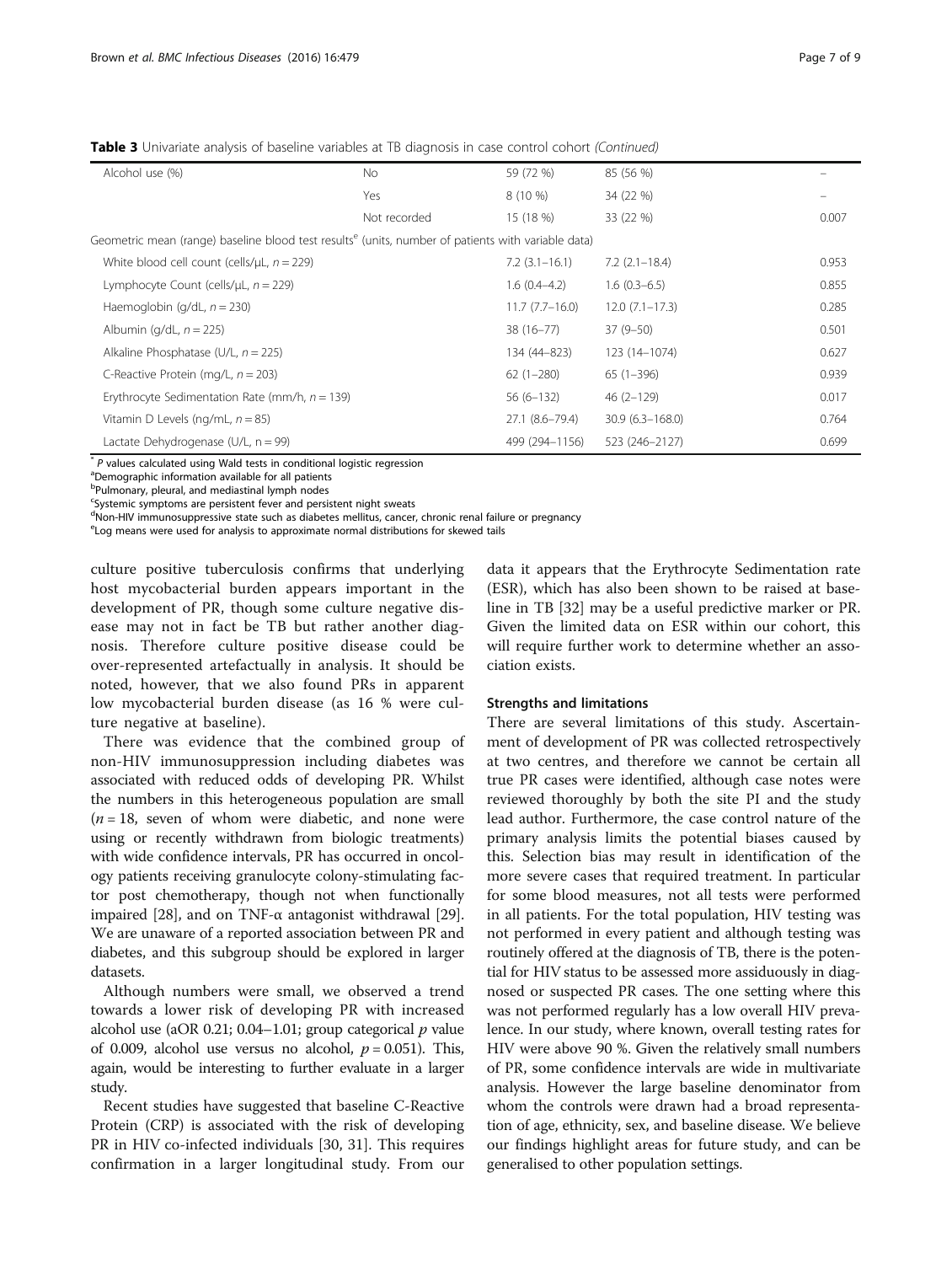<span id="page-7-0"></span>Table 4 Multivariate analysis of factors associated with development of PR: results from conditional logistic regression model

| Variable          |                            | Odds ratio<br>(95 % CI)                       | $P$ value                |
|-------------------|----------------------------|-----------------------------------------------|--------------------------|
| Age               |                            | $0.98(0.95 - 1.02)$<br>per increasing<br>year | 0.409                    |
| Sex               |                            | $0.57(0.19 - 1.67)$<br>for females            | 0.302                    |
| Site              | Chest                      | 1.00                                          |                          |
|                   | Abdominal                  | 8.11 (0.18-356.01)                            | $\overline{\phantom{0}}$ |
|                   | <b>Brain</b>               | $2.22(0.22 - 23.30)$                          |                          |
|                   | Peripheral lymph<br>nodes  | 64.33 (9.60-431.25)                           |                          |
|                   | Other or mixed sites       | $1.23(0.41 - 3.74)$                           | < 0.001                  |
| <b>HIV Status</b> | Negative                   | 1.00                                          |                          |
|                   | Positive                   | 5.05 (1.28–19.85)                             |                          |
|                   | Not recorded               | $0.50$ $(0.02 - 14.97)$                       | 0.028                    |
| Immunosuppression | No                         | 1.00                                          |                          |
|                   | Yes                        | $0.01$ $(0.00 - 0.27)$                        |                          |
|                   | Not recorded               | $0.13(0.00 - 0.90)$                           | 0.002                    |
| Tobacco use       | No                         | 1.00                                          |                          |
|                   | Yes                        | $0.71(0.17 - 2.85)$                           |                          |
|                   | Not recorded               | 3.36 (0.39-21.04)                             | 0.462                    |
| Alcohol use       | No                         | 1.00                                          |                          |
|                   | Yes                        | $0.21(0.04 - 1.01)$                           |                          |
|                   | Not recorded               | $0.01$ $(0.01 - 0.56)$                        | 0.009                    |
| ESR <sup>a</sup>  | Mean (mm/h)                | Could not fit<br>within model                 |                          |
| TB Diagnosis      | % NAAT negative            | 1.00                                          |                          |
|                   | % NAAT positive            | $1.23(0.11 - 12.63)$                          |                          |
|                   | % NAAT not<br>performed    | $0.10(0.01 - 1.11)$                           | 0.009                    |
|                   | % culture negative         | 1.00                                          |                          |
|                   | % culture positive         | $6.87(1.31 - 36.04)$                          |                          |
|                   | % culture not<br>performed | 3.81 (0.66-22.14)                             | 0.045                    |

 ${}^{a}$ ESR was only performed on a limited number of patients ( $n = 139$ , only 97 of which could be used for case control analysis): it was unable to be included in the model due to small numbers. In univariate analysis a 1-log increase in ESR was associated with a 4.43 increased odds of developing PR (95 % CI 1.30–15.1); this increased to 4.78 (1.29–17.72) when adjusted for HIV status

## Conclusions

Overall, this retrospective case control study highlights the known association between HIV and PR during TB treatment. It did not succeed in identifying any clear additional positive or negative risk factors apart from possible mycobacterial burden and non-HIV immunosuppression; or confirm previous blood parameters from smaller studies. This demonstrates the difficulties in predicting PR using routinely available demographic details,

clinical symptoms or biochemical markers. It also highlights the apparent frequency of PR when it occurs at visibly apparent sites such as peripheral lymph nodes. To determine whether PR risk stratification, based on easy to measure variables at initial presentation is possible, greater numbers of prospectively-gathered PR cases need to be assessed. A positive result would enable people at highest risk to be monitored carefully, with appropriate therapy started to treat, or even prevent PR.

#### Acknowledgements

Many thanks to all of the staff of the respiratory departments involved. Particular thanks to Alyson Pickup at Royal Blackburn Infirmary for her continued input and support.

#### Funding source

None.

#### Authors' contributions

ML conceived of the study, and participated in its design and coordination along with CS, RB, CSB, GB and LPO. CSB, MF, RM, RB, GB, HJM, NP and LPO collected the data. CSB collated and analysed the data with assistance from CS. CSB helped draft the manuscript with ML and CS. All authors contributed to and approved the final manuscript.

#### Competing interests

The authors declare that they have no competing interests.

#### Author details

<sup>1</sup> Hospital for Tropical Diseases, University College London Hospitals Foundation Trust, 235 Euston Road, London NW1 2BU, UK. <sup>2</sup>UCL Division of Infection and Immunity, University College London, Rowland Hill Street, London NW3 2PF, UK.<sup>3</sup>Royal Free Campus, University College London, Rowland Hill Street, London NW3 2PF, UK. <sup>4</sup>Guy's and St Thomas' Hospital NHS Trust, Westminster Bridge Road, London SE1 7EH, UK. <sup>5</sup>Royal Blackburn Hospital, Blackburn, Lancs BB2 3LR, UK. <sup>6</sup>Royal Free London NHS Foundation Trust, Pond Street, London NW3 2QG, UK. <sup>7</sup>Homerton University Hospital Homerton Row, London E9 6SR, UK. <sup>8</sup>UCL Respiratory, Division of Medicine, University College London, Rowland Hill Street, London NW3 2PF, UK.

#### Received: 27 April 2016 Accepted: 3 September 2016 Published online: 06 September 2016

#### References

- 1. Breen R, Smith C, Bettinson H, Dart S, Bannister B, Johnson M, Lipman M. Paradoxical reactions during tuberculosis treatment in patients with and without HIV co-infection. Thorax. 2004;59(8):704–7.
- 2. Lipman M, Breen R. Immune reconstitution inflammatory syndrome in HIV. Curr Opin Infect Dis. 2006;19(1):20–5.
- 3. Narita M, Ashkin D, Hollender E, Pitchenik A. Paradoxical worsening of tuberculosis following antiretroviral therapy inpatients with AIDS. Am J Respir Crit Care Med. 1998;158(1):157–61.
- 4. Meintjes G, Rabie H, Wilkinson RJ, Cotton MF. Tuberculosis-associated immune reconstitution inflammatory syndrome and unmasking of tuberculosis by antiretroviral therapy. Clin Chest Med. 2009;30(4):797–810.
- 5. Bell LC, Breen R, Miller RF, Noursadeghi M, Lipman M. Paradoxical reactions and immune reconstitution inflammatory syndrome in tuberculosis. Int J Infect Dis. 2015;32:39–45.
- 6. Coussens AK, Wilkinson RJ, Nikolayevskyy V, et al. Ethnic variation in inflammatory profile in tuberculosis. PLoS Pathog. 9(7): e1003468. doi[:10.1371/journal.ppat.1003468.](http://dx.doi.org/10.1371/journal.ppat.1003468)
- 7. Tostmann A, Boeree MJ, Aarnoutse RE, de Lange WC, van der Ven AJ, Dekhuijzen R. Antituberculosis drug-induced hepatotoxicity: concise up-todate review. J Gastroenterol Hepatol. 2008;23(2):192–202.
- 8. Ravimohan S, Tamuhla N, Steenhoff AP, et al. Immunological profiling of tuberculosis-associated immune reconstitution inflammatory syndrome and non-immune reconstitution inflammatory syndrome death in HIV-infected adults with pulmonary tuberculosis starting antiretroviral therapy: a prospective observational cohort study. Lancet Infect Dis. 2015;15(4):429–38.